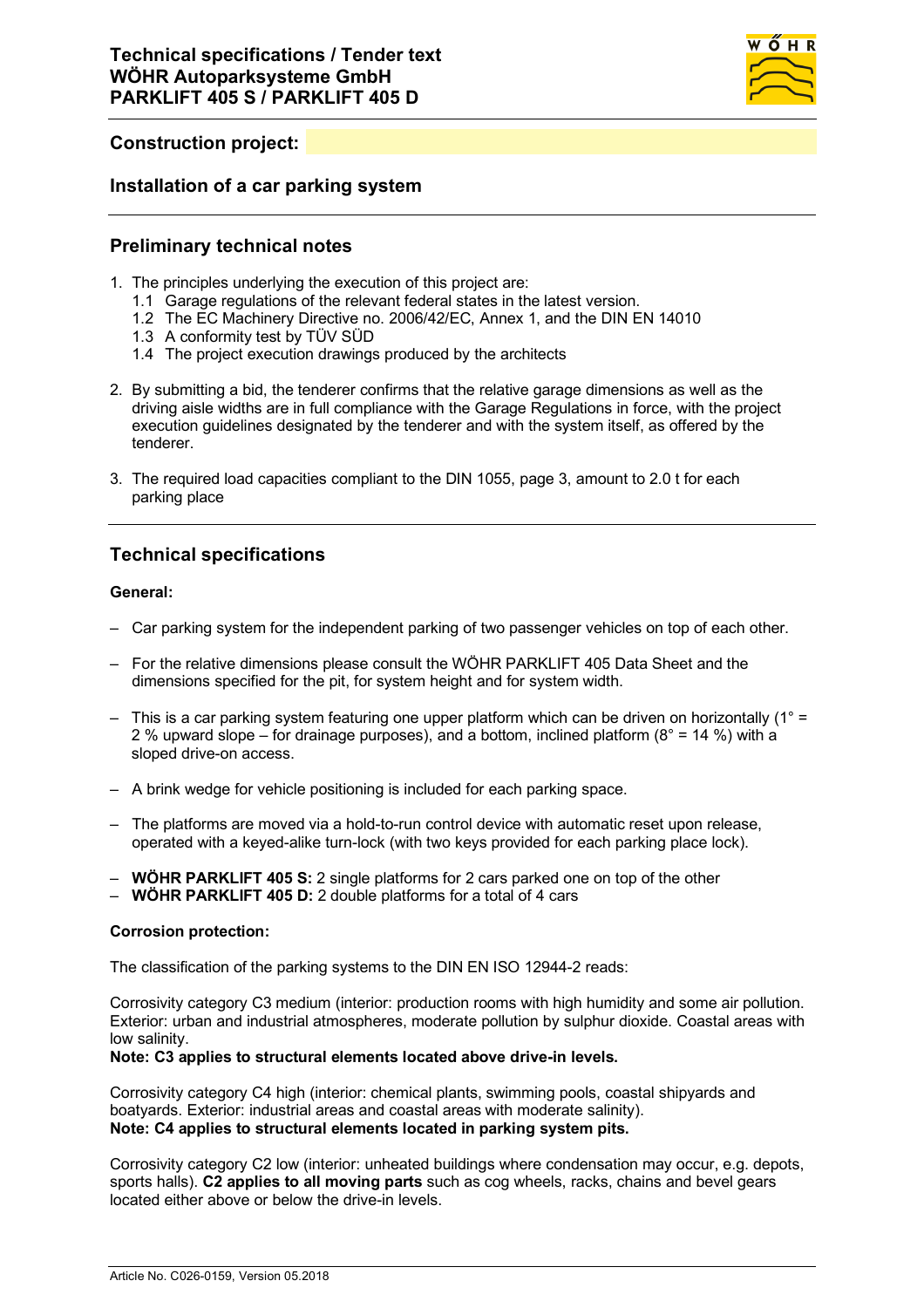

- Drive plates, contact plates, cover plates and any possible platform extension sections to be hot dip galvanised with a zinc coating of approx. 45 my (compliant to the DIN EN ISO 1461).
- Side wall plates and central wall plates to be hot dip galvanised compliant to the DIN EN ISO 1461, with a zinc coating of approx. 55 my.
- Screws, nuts and flat washers of the drive plate mount: Fastening of the drive plate mount to the side and middle wall plates to be performed using zinc flake coated self-tapping screws with a zinc coating of approx. 12–15 my, or an equivalent alternative. Nuts and flat washers to be hot dip galvanised compliant to the DIN 50961, with a zinc coating of approx. 5–8 my.
- For further details see additional sheet Surface Protection 2017

### **Hydraulic power pack:**

It is possible to power several Parklift systems with a single hydraulic power pack unit, provided that they are installed side by side in a row (e.g. as is the case in an underground car park). Each Parklift is operated separately via its own individual control unit. It is therefore possible to either raise or lower the Parklifts simultaneously.

Standard systems feature on-board hydraulic power pack versions in which the power pack is normally fixed onto the rear, left-hand side of the top platform and this also for practical, noise prevention and sound insulation reasons.

Hydraulic circuit pipes and electrical cables must to be laid-in internally to the system (not fixed onto the walls or running along the floor – this to prevent corrosion hazards!)

### **Preparation works to be performed by the customer:**

- 1. Mains power supply cabling up to the main switch and connection to the main switch (electrical works to be compliant to the specifications on the WÖHR PARKLIFT 405 Data Sheet).
- 2. In compliance with the DIN EN 60204, all systems are to be hooked up onsite to an equipotential bonding safety lead-out connection, with grounding spaced at a maximum distance of every 10 m.
- 3. Acceptance certification performed by an expert, if not formally included in the offer.
- 4. Guard-rails, safety fences and barriers applicable to the structural frame, as required under the DIN EN ISO 13857.
- 5. Parking place numbering, if required.
- 6. Warning stripes along the pit edges, 10 cm wide, yellow/black, compliant to the ISO 3864.
- 7. We recommend the construction of a drainage channel in the front end sections of the pit, either connected up to a floor drain or to a drainage pit (50x50x20 cm). Sideways sloping is possible only inside the channel, not in the remaining sections of the pit. Sideways sloping in longitudinal direction is based on the specified construction dimensions. Installation of an oil and/or petrol separator unit in the drainage connection to the sewerage system is recommended. Coating of the pit flooring is recommended, in the interests of environmental conservation.
- 8. The quality of the concrete must be compliant to the static requirements of the building, with minimum grade C20/25 concrete for the dowel fastening sections.
- 9. Possible wall breakthrough works compliant to the WÖHR PARKLIFT 405 Data Sheet.
- 10. Sufficient lighting of the driving aisle and of the parking places if necessary.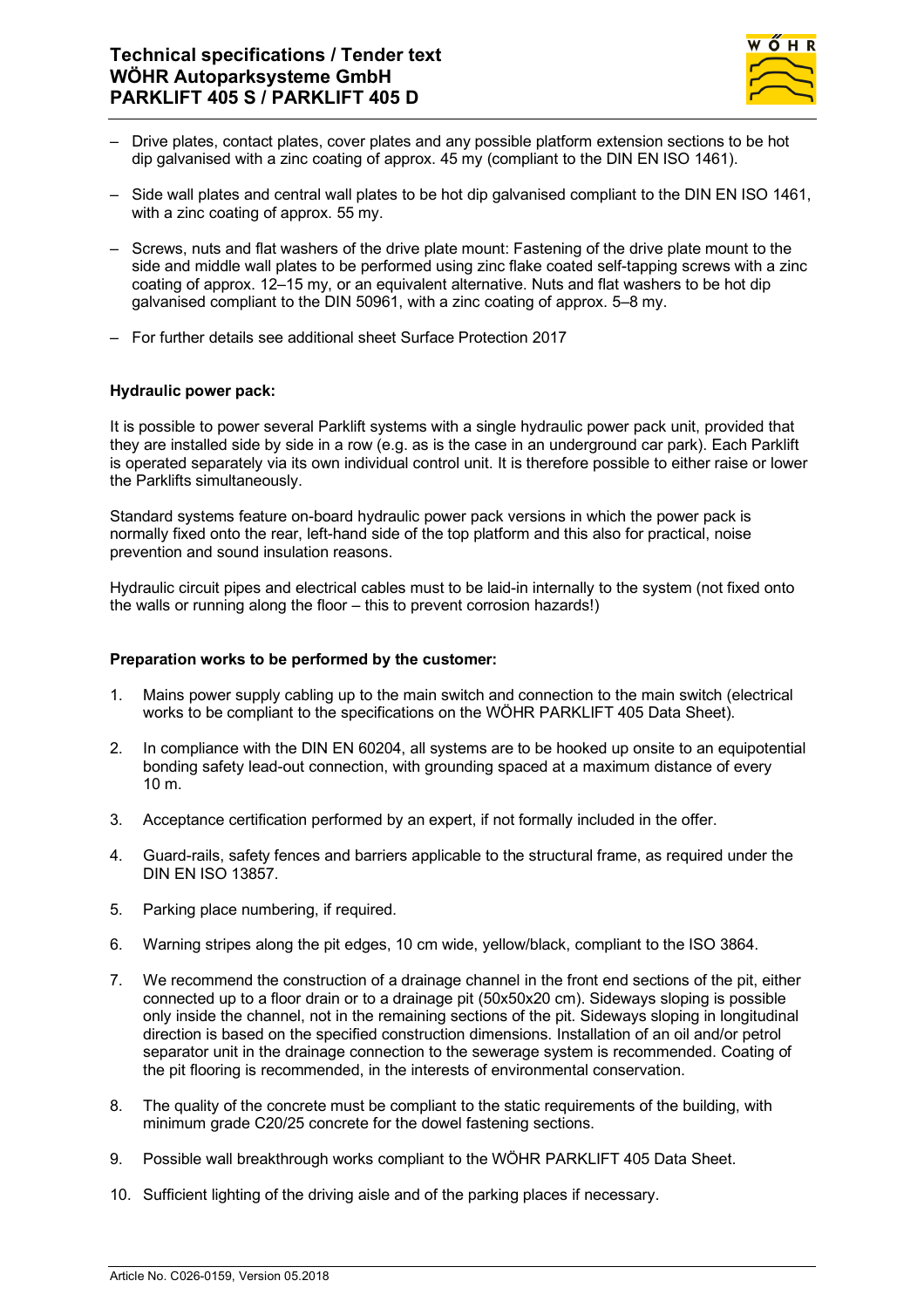

## **Scope of operations UP TP**

#### Item 1.00.

Car parking system for **two cars**. Upper level with horizontal access. Lower level inclined with a sloped access.

*(Select the values or fill in any differing construction dimensions)*

| Pit depth:<br>at front $(A)$ / at rear $(B)$  |                            |        | cm       |  |
|-----------------------------------------------|----------------------------|--------|----------|--|
| Clear height above<br>the entrance level (H): |                            |        | cm       |  |
| Vehicle height:                               | upper level<br>lower level |        | cm<br>cm |  |
| Vehicle length:                               |                            | 500 cm |          |  |
| Parking space width:                          |                            | 230 cm |          |  |
| Platform load:                                |                            | 2,0    | t        |  |

including installation and freight costs, free delivered to the installation site including electrical installation operations from the power pack onwards including inspection certification by a technical expert

| WÖHR PARKLIFT 405-<br>∣ S<br>or its equivalent                                | Piece(s) | $\epsilon$ | € | 0,00 |
|-------------------------------------------------------------------------------|----------|------------|---|------|
| Item 1.10.                                                                    |          |            |   |      |
| Car parking system for four cars,<br>otherwise, as described under item 1.00. |          |            |   |      |
| WÖHR PARKLIFT 405- <b>___/____ID</b><br>or its equivalent                     | Piece(s) | $\epsilon$ | € | 0,00 |
| Item 1.20.                                                                    |          |            |   |      |
| Hydraulic power pack                                                          | Piece(s) | €          | € | 0,00 |
| Net total price<br>plus 19 % VAT                                              |          |            | € | 0,00 |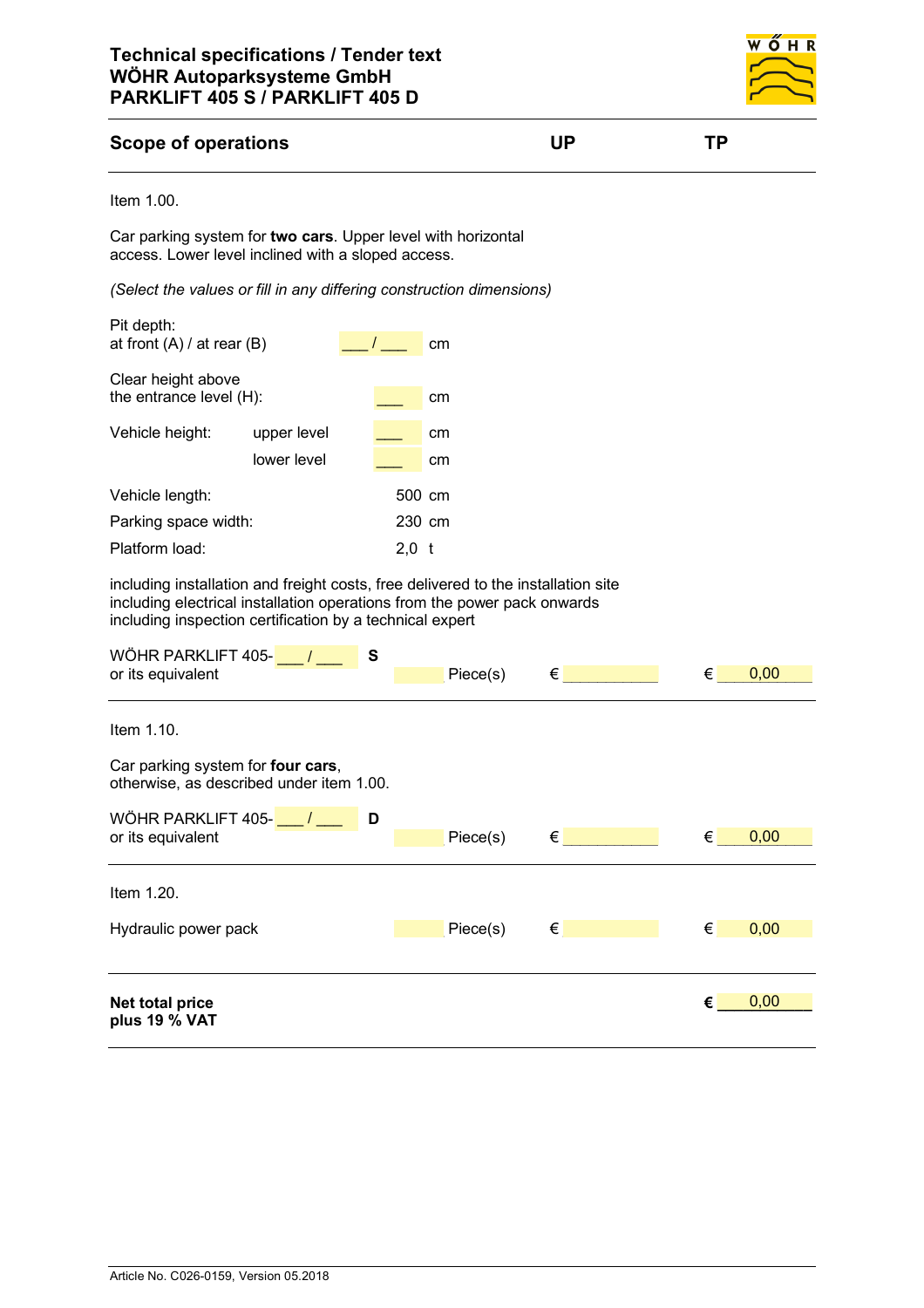# **Technical specifications / Tender text WÖHR Autoparksysteme GmbH PARKLIFT 405 S / PARKLIFT 405 D**

| ч | H. | ĸ |
|---|----|---|
|   |    |   |
|   |    |   |
|   |    |   |

| Item 1.20.1                                                                                                                                                             |          |                                      |                           |      |
|-------------------------------------------------------------------------------------------------------------------------------------------------------------------------|----------|--------------------------------------|---------------------------|------|
| Surcharge for the lockable main switch                                                                                                                                  | Piece(s) | $\epsilon$ and the set of $\epsilon$ | $\epsilon$ and $\epsilon$ | 0,00 |
| Item 1.20.2                                                                                                                                                             |          |                                      |                           |      |
| Surcharge for lay-in of the feed cables<br>from the main switch to the power pack                                                                                       | Piece(s) | $\epsilon$ and the set of $\epsilon$ | €                         | 0,00 |
| Item 1.30. * Contingency item *                                                                                                                                         |          |                                      |                           |      |
| Surcharge for a larger platform width<br>cm                                                                                                                             | Piece(s) | $\epsilon$ . The set of $\epsilon$   | €                         | 0,00 |
| * Contingency item *<br>Item 1.40.                                                                                                                                      |          |                                      |                           |      |
| Surcharge for a larger platform width<br>cm                                                                                                                             | Piece(s) | $\epsilon$ and the set of $\epsilon$ | €                         | 0,00 |
| * Contingency item *<br>Item 1.50.                                                                                                                                      |          |                                      |                           |      |
| Surcharge for increase of the platform<br>load to 2.6 t for each parking place<br>Single unit                                                                           | Piece(s) | $\epsilon$                           | €                         | 0,00 |
| * Contingency item *<br>Item 1.60.                                                                                                                                      |          |                                      |                           |      |
| Surcharge for increase of the platform<br>load to 2.6 t for each parking place<br>Double unit                                                                           | Piece(s) | €                                    | €                         | 0,00 |
| Item 1.70.<br>* Contingency item *                                                                                                                                      |          |                                      |                           |      |
| Surcharge for measures aimed at the<br>reduction of structure-borne sound<br>insulation, compliant to the DIN 4109<br>Single unit                                       | Piece(s) | $\epsilon$ and $\epsilon$            | €                         | 0,00 |
|                                                                                                                                                                         |          |                                      |                           |      |
| * Contingency item *<br>Item 1.80.<br>Surcharge for measures aimed at the<br>reduction of structure-borne sound<br>insulation, compliant to the DIN 4109<br>Double unit | Piece(s) | $\epsilon$ and the set of $\epsilon$ | €                         | 0,00 |
| Item 1.90.<br>* Contingency item *                                                                                                                                      |          |                                      |                           |      |
| Surcharge for increased noise<br>abatement measures.<br>Sound pressure level max. 27 dB (A)<br>Single unit                                                              | Piece(s) | $\epsilon$ –                         | $\epsilon$                | 0,00 |